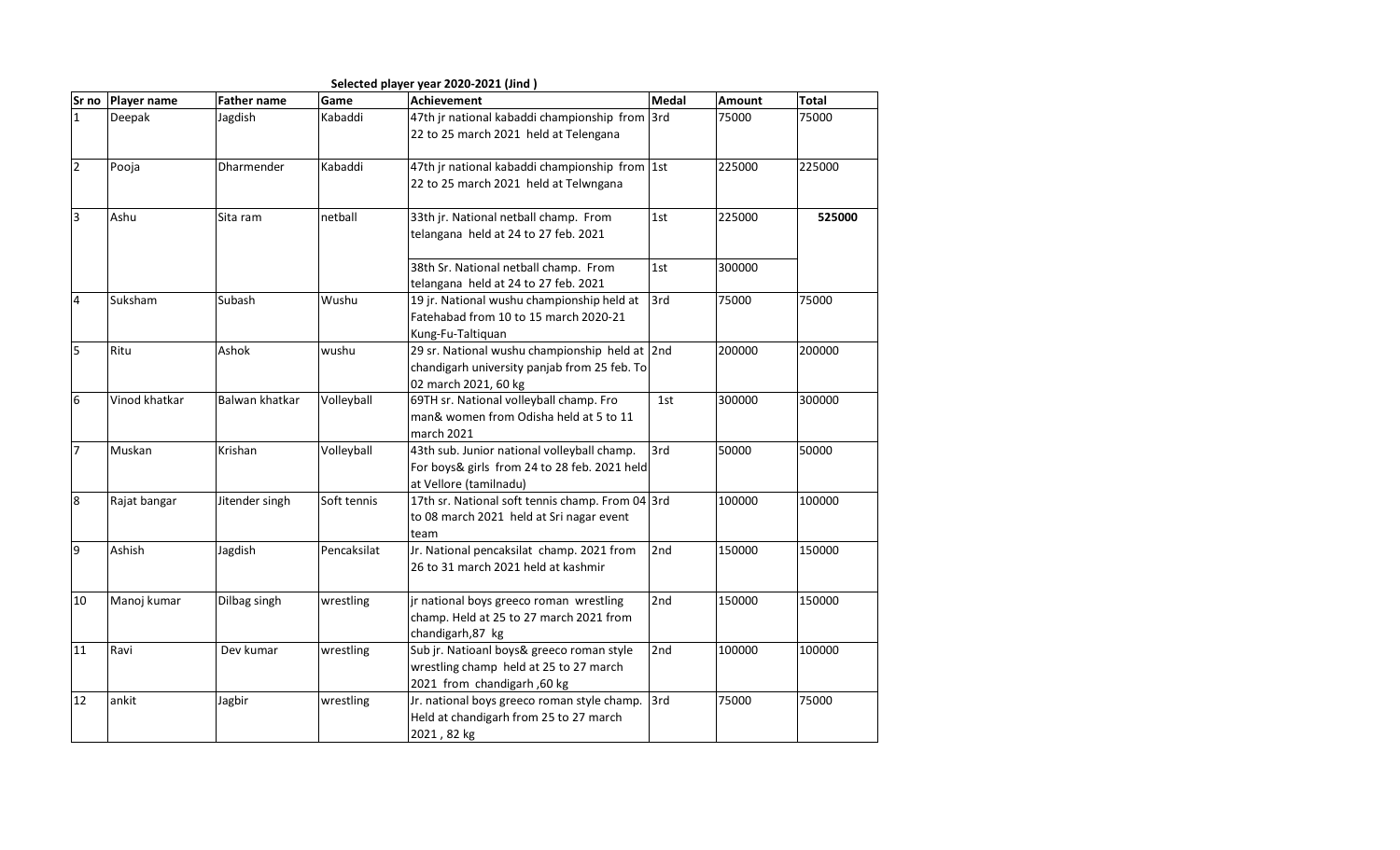| 13 | Meenakshi    | Prem singh     | wrestling     | 23th woman sr. National champ. Held at 30<br>to 31 jan. Frm Agra(U.P), 50 kg                                       | 1st               | 300000  | 300000  |
|----|--------------|----------------|---------------|--------------------------------------------------------------------------------------------------------------------|-------------------|---------|---------|
| 14 | Manisha      | Suresh         | wrestling     | 23th woman sr. National champ. Held at 30<br>to 31 jan. From Agra(U.P), 62 kg                                      | 3rd               | 100000  | 100000  |
| 15 | Navneet      | Jagminder      | wrestling     | Sub jr. National championship held at 25 to<br>27 march 2021 from chandigarh, 92 kg                                | 3rd               | 50000   | 50000   |
| 16 | Anshu        | Dharmvir singh | wrestling     | Sr. Individual world cup held at 12 to 18<br>december 2020 from serbia, 57 kg                                      | 2nd               | 1500000 | 1800000 |
|    |              |                |               | 23th sr. National women wrestling champ.<br>Held at agra (U.P) from 30 to 31 jan. 2021,<br>57 kg.                  | 1st               | 300000  |         |
| 17 | Raman Sharma | Jaiveer sharma | Para athletic | 19th national para ath. Championship held<br>at 24 to 27 march 2021 from karanataka,<br>1500 m.                    | 1st               | 300000  | 800000  |
|    |              |                |               | 19th national para ath. Championship held<br>at 24 to 27 march 2021 from karanataka,<br>200 m.run                  | 1st               | 300000  |         |
|    |              |                |               | 19th national para ath. Championship held<br>at 24 to 27 march 2021 from karanataka,<br>400 m.run                  | 2nd               | 200000  |         |
|    |              |                |               | 19th national para ath. Championship held<br>at 24 to 27 march 2021 from karanataka,                               | participate 0     |         |         |
| 18 | Bhagat singh | Kuldeep singh  | Athletic      | 19th national para ath. Championship held<br>at 24 to 27 march 2021 from karanataka,<br>event shotput              | 3rd               | 100000  | 100000  |
|    |              |                |               | 19th national para ath. Championship held<br>at 24 to 27 march 2021 from karanataka,                               | participate $ 0 $ |         |         |
| 19 | Manu         | Kuldeep singh  | Para athletic | 19th sr. National para ath. Championship<br>held at 24 to 27 march 2021 from<br>banguluru, shotput                 | 1st               | 300000  | 500000  |
|    |              |                |               | 19th sr. National para ath. Championship<br>held at 24 to 27 march 2021 from<br>banguluru, Discass throw, Cat. F37 | 2nd               | 200000  |         |
|    |              |                |               | 19th national para ath. Championship held<br>at 24 to 27 march 2021 from karanataka,                               | participate 0     |         |         |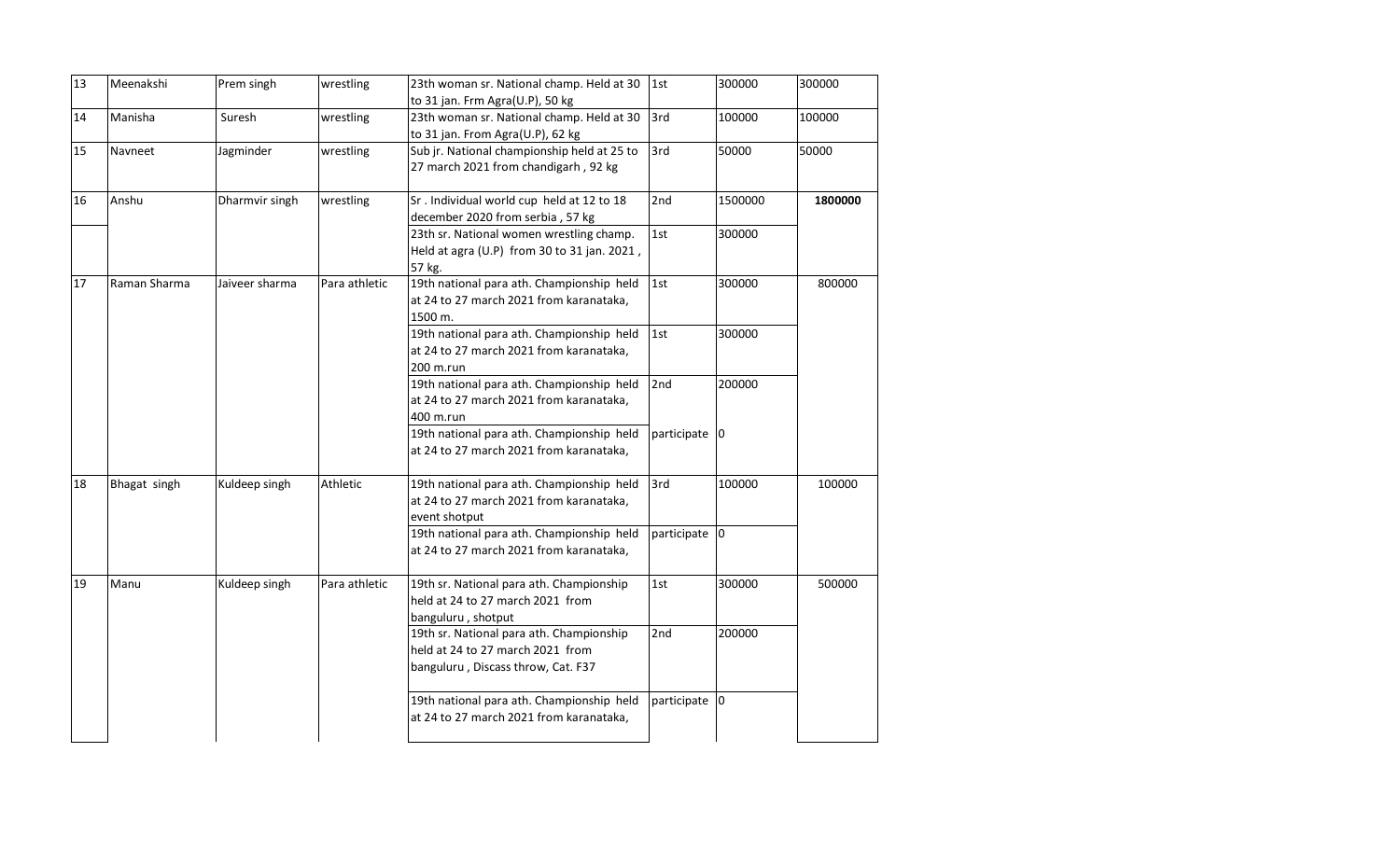| 20 | Vishal       | Rishipal       | Fencing  | 28th jr. National fencing championship held 2nd<br>at 15 to 17 march 2021 from Uttarakhand,                         |               | 150000 | 150000 |
|----|--------------|----------------|----------|---------------------------------------------------------------------------------------------------------------------|---------------|--------|--------|
|    |              |                |          | event epee                                                                                                          |               |        |        |
|    |              |                |          | 28th jr. National fencing championship held participate 0<br>at 15 to 17 march 2021 from Uttarakhand,<br>event epee |               |        |        |
| 21 | Tamanna      | Dinesh kumar   | Fencing  | 28 jr national championship held at 15 to 17 3rd<br>march from uttarakhand<br>event foil                            |               | 75000  | 75000  |
| 22 | Chirag nain  | Randhir singh  | Fencing  | 31th sr. National fencing champ. Held at 19<br>to 21 march from uttarkhand, event sabri                             | 3rd           | 100000 | 100000 |
| 23 | prachi lohan | Rajesh         | Fencing  | 31th sr. National fencing champ. Held at 19<br>to 21 march from uttarkhand, event epee                              | 1st           | 300000 | 300000 |
|    |              |                |          | 31th sr. National fencing champ. Held at 19<br>to 21 march from uttarkhand, event epee                              | participate 0 |        |        |
| 24 | Sunaina      | Rajesh kumar   | Fencing  | 28th jr national . Fencing championship held 3rd<br>at Uttarakhand from 15 to 17 march 2021<br>event foil           |               | 75000  | 75000  |
| 25 | kanu priya   | Gunjan         | Fencing  | 28 jr national championship held at 15 to 17 3rd<br>march from uttarakhand<br>event foil                            |               | 75000  | 275000 |
|    |              |                |          | 22th Sub Jr. national fencing champ. Held at 3rd<br>odissa from 24 to 26 march 2021 foil<br>Individual              |               | 50000  |        |
|    |              |                |          | 22th Sub Jr. national fencing champ. Held at 1st<br>odissa from 24 to 26 march 2021 foil team<br>event              |               | 150000 |        |
| 26 | Tamanna      | Dalbir         | handball | 49th sr. Woman national handball champion 3rd<br>held at uttar pradesh from 17 to 21 march<br>2021                  |               | 100000 | 100000 |
| 27 | Kiran        | Fateh singh    | handball | 43th jr. Girl national handball champ. Held<br>at utter pradesh from 31 march to 04 april<br>2021                   | 2nd           | 150000 | 150000 |
| 28 | Rimpi        | Satyawan singh | handball | 49th sr. Woman national handball<br>championship held at uttar pradesh from 17<br>to 21 march 2021                  | 3rd           | 100000 | 100000 |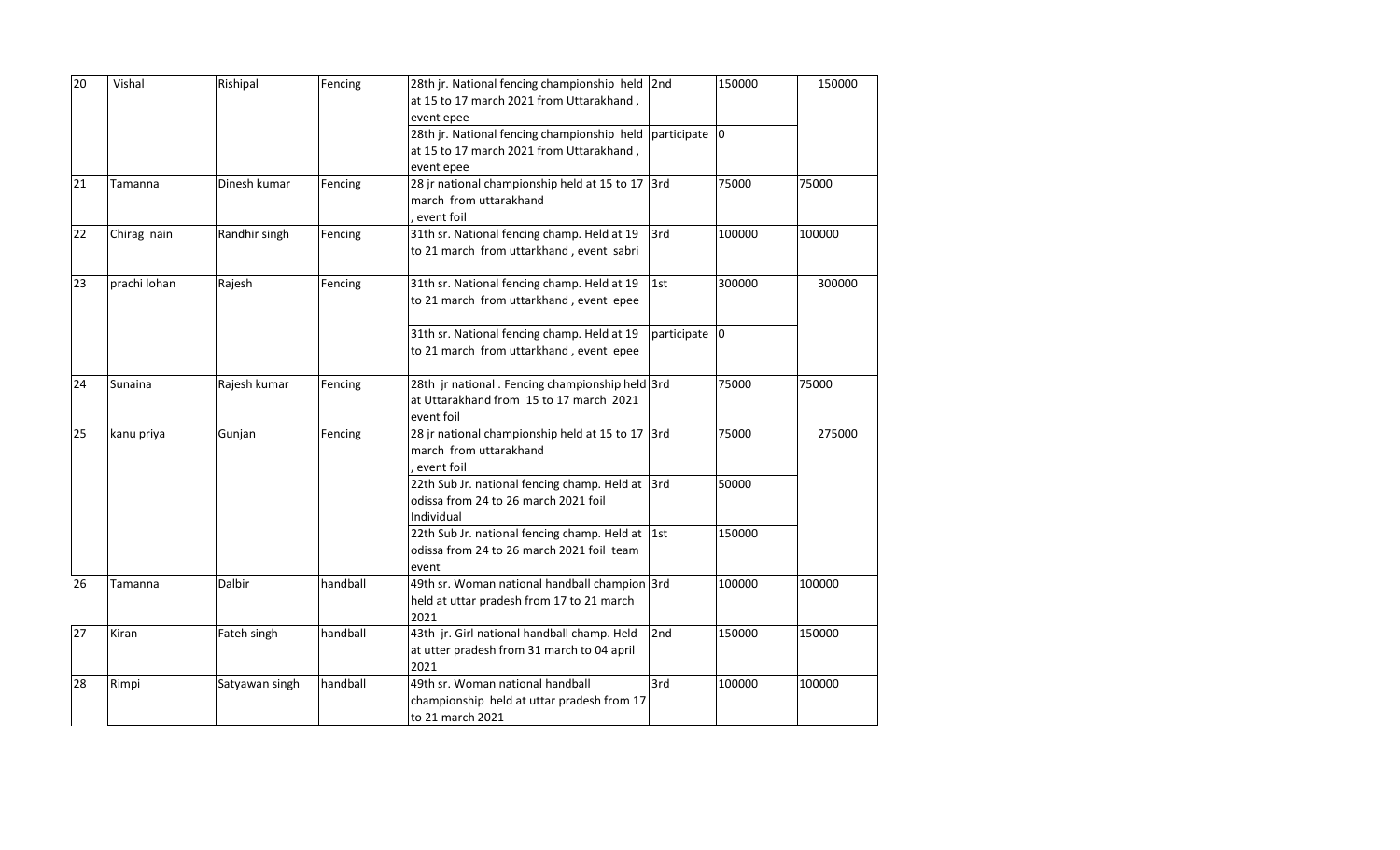| 29 | Meenu        | Dilbag singh   | handball | 49th sr. Woman national handball              | 3rd             | 100000 | 250000 |
|----|--------------|----------------|----------|-----------------------------------------------|-----------------|--------|--------|
|    |              |                |          | championship held at uttar pradesh from 17    |                 |        |        |
|    |              |                |          | to 21 march 2021                              |                 |        |        |
|    |              |                |          | 43th jr. Girl national handball champ. Held   | 2nd             | 150000 |        |
|    |              |                |          | at utter pradesh from 31 march to 04 april    |                 |        |        |
|    |              |                |          | 2021                                          |                 |        |        |
| 30 | Priyanka     | Jaibir         | handball | 49th sr. Woman national handball              | 3rd             | 100000 | 250000 |
|    |              |                |          | championship held at uttar pradesh from 17    |                 |        |        |
|    |              |                |          | to 21 march 2021                              |                 |        |        |
|    |              |                |          | 43th jr. Girl national handball champ. Held   | 2 <sub>nd</sub> | 150000 |        |
|    |              |                |          | at utter pradesh from 31 march to 04 april    |                 |        |        |
|    |              |                |          | 2021                                          |                 |        |        |
| 31 | Kajal        | Hukam chand    | handball | 43th jr. Girl national handball champ. Held   | 2nd             | 150000 | 150000 |
|    |              |                |          | at utter pradesh from 31 march to 04 april    |                 |        |        |
|    |              |                |          | 2021                                          |                 |        |        |
| 32 | Nikki        | Shemsher singh | handball | 49th sr. Woman national handball champion 3rd |                 | 100000 | 100000 |
|    |              |                |          | held at uttar pradesh from 17 to 21 march     |                 |        |        |
|    |              |                |          | 2021                                          |                 |        |        |
| 33 | Manjeet rani | Ishwar singh   | handball | 49th sr. Woman national handball champion 3rd |                 | 100000 | 100000 |
|    |              |                |          | held at uttar pradesh from 17 to 21 march     |                 |        |        |
|    |              |                |          | 2021                                          |                 |        |        |
| 34 | Monika       | Raghbir        | handball | 43th jr. Girl national handball champ. Held   | 2nd             | 150000 | 150000 |
|    |              |                |          | at utter pradesh from 31 march to 04 april    |                 |        |        |
|    |              |                |          | 2021                                          |                 |        |        |
| 35 | Manju        | Mahender       | handball | 43th jr. Girl national handball champ. Held   | 2nd             | 150000 | 150000 |
|    |              |                |          | at utter pradesh from 31 march to 04 april    |                 |        |        |
|    |              |                |          | 2021                                          |                 |        |        |
| 36 | Poonam       | Kuldeep singh  | handball | 43th jr. Girl national handball champ. Held   | 2nd             | 150000 | 150000 |
|    |              |                |          | at utter pradesh from 31 march to 04 april    |                 |        |        |
|    |              |                |          | 2021                                          |                 |        |        |
| 37 | Asha rani    | Sadhu ram      | handball | 49th sr. Woman national handball champion 3rd |                 | 100000 | 100000 |
|    |              |                |          | held at uttar pradesh from 17 to 21 march     |                 |        |        |
|    |              |                |          | 2021                                          |                 |        |        |
| 38 | Saveena rani | Rajender singh | handball | 49th sr. Woman national handball champion 3rd |                 | 100000 | 100000 |
|    |              |                |          | held at uttar pradesh from 17 to 21 march     |                 |        |        |
|    |              |                |          | 2021                                          |                 |        |        |
| 39 | Mukesh devi  | Rajesh kumar   | handball | 49th sr. Woman national handball champion 3rd |                 | 100000 | 100000 |
|    |              |                |          | held at uttar pradesh from 17 to 21 march     |                 |        |        |
|    |              |                |          | 2021                                          |                 |        |        |